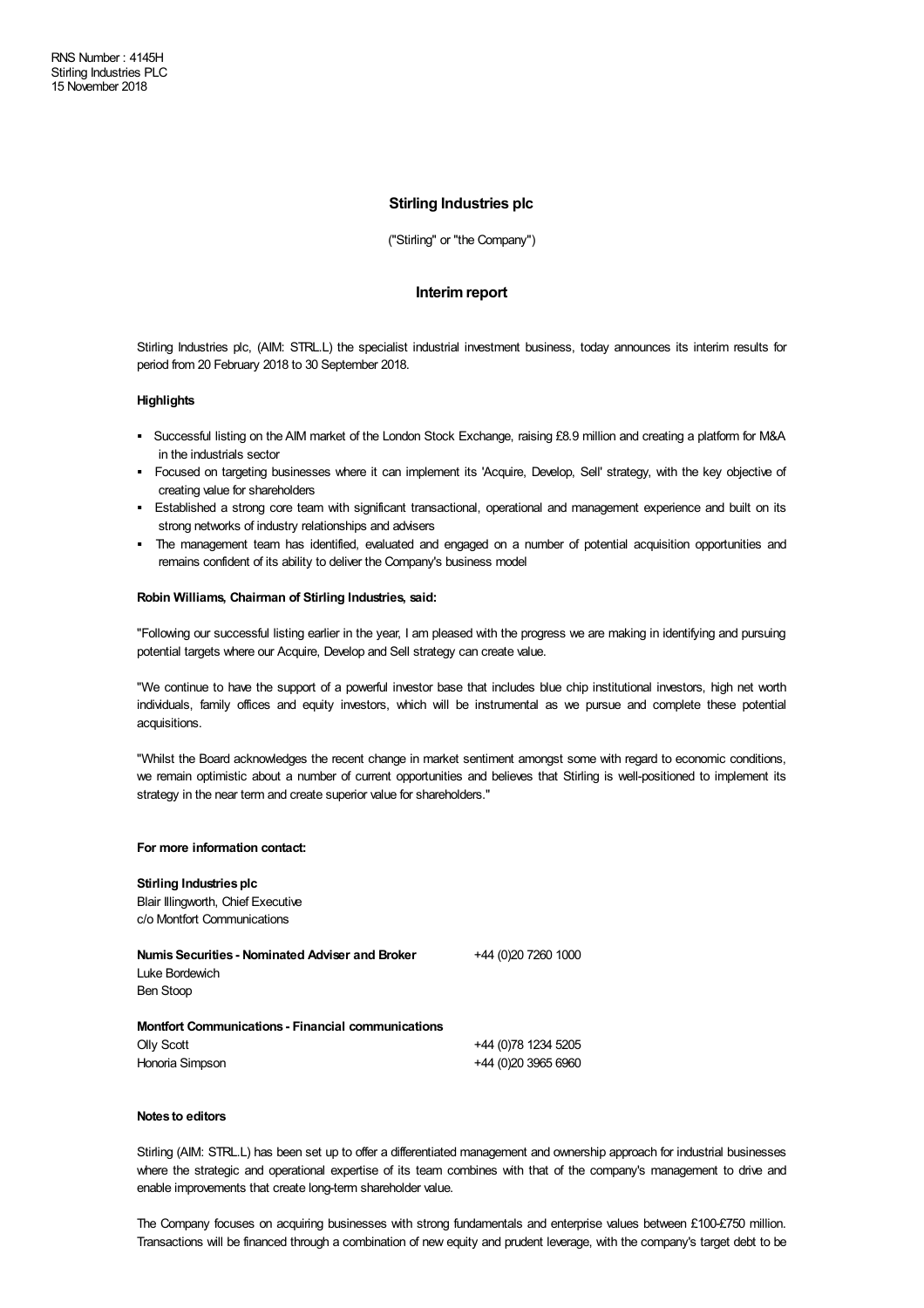no more than 2.5x the company's EBITDA.

Stirling's approach begins with the belief that many companies have the potential to achieve material margin improvement and operational growth. Stirling's value add is to ensure management have the right strategy, the right focused leadership, empowered and incentivised management teams and the appropriate capital investment to support growth.

The Company's leadership team has significant experience of identifying the key value drivers of a given business, implementing change strategies across a diverse range of industries and delivering significant operational value creation.

# **Chairman's statement**

As set out at the time of listing, the Group exists to 'Acquire, Develop and Sell' industrial businesses, with the key objective of creating value for shareholders. The listing, which raised £8.9 million, was an important milestone for Stirling, creating a platform for M&A in the mid-market industrials sector and providing the Group with efficient access to investment capital to fund acquisitions.

In the first half, the Board and management team have made strong progress in actively identifying and evaluating appropriate acquisition opportunities across the UK, European and US industrials markets. All these opportunities have strong fundamentals but are not fulfilling their true potential. With significant UK and overseas experience, Stirling's management team has the expertise to identify and acquire such businesses, and the vision and skill to achieve sustainable improvements and significant long-term growth.

Whilst the Board acknowledges the recent change in market sentiment amongst some with regard to economic conditions, we remain optimistic about a number of current opportunities and believes that Stirling is well-positioned to implement its strategy in the near term and create superior value for shareholders.

**Robin Williams Chairman 15 November 2018**

# **Chief Executive's review**

Building on the momentum generated by the Group's listing on AIM in March, our first six months as a listed business have been spent strengthening our networks across industry, investors, financial advisers and other intermediaries which have yielded a number of target acquisition opportunities where our strategy can create value.

Stirling Industries was established in 2017 and listed this year to acquire companies or businesses where it can implement strategic, operational and performance improvements using a permanent capital base to raise funds, build acquisitions through the cycle of ownership and create long-term and sustainable value for shareholders.

In line with the investment policy set out in our Admission Document, acquisition targets are industrial businesses in the building materials, engineering and manufacturing sectors operating in the UK, Europe and US with strong fundamentals and enterprise values between £50 million and £750 million.

For vendors, Stirling offers efficient and expert transactional execution capabilities, a committed founding shareholder base, (which includes the leadership team) who are expected to support significant acquisitions and the ability to retain a minority post-sale stake.

The Group's values-driven approach ensures investment in the long-term potential of the business's people, assets and markets. Stirling empowers management teams and employees, giving them the right incentives to perform, sustainably growing their business to deliver long-term value.

In the six months to 30 September 2018, Stirling has identified a number of possible acquisition opportunities and engaged in constructive discussions with intermediaries and potential targets. The £8.4 million net proceeds of the Placing earlier this year have been partially utilised to fund operating expenses and due diligence in relation to potential acquisition opportunities. We remain disciplined in our approach to incurring expenditure on potential acquisitions and whilst we have yet to conclude a transaction, we are confident of our ability to deliver our first acquisition in the near term, as detailed discussions continue with prospective vendors.

**Blair Illingworth Chief Executive 15 November 2018**

**Financial review**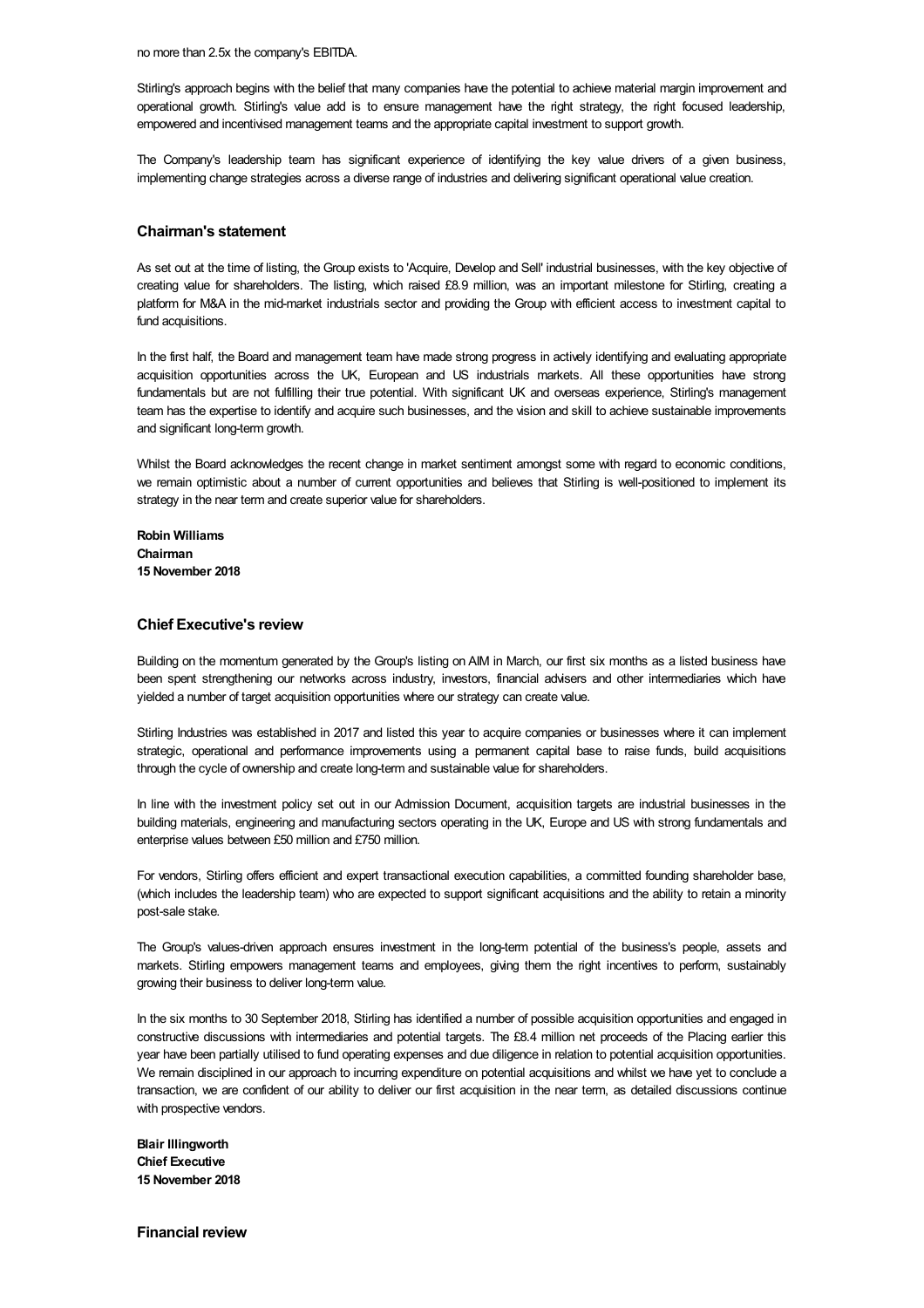Turnover for the period was nil and will remain so until an acquisition is completed.

The loss before interest and income tax for the period was £1.1 million, which includes £0.3 million of deal related costs on active processes. The resulting loss before income tax of £1.1 million equates to a loss per ordinary share of 1.21 pence.

In addition, the Group incurred fees of £0.5 million relating to its original admission toAIM on 6 March 2018. These costs have been offset against the share premium account for the ordinary share listing.

As at 30 September, the Group's cash or cash equivalents balances totalled £7.7 million.

# **Dividend Policy**

As previously stated on listing, the Group's Directors are committed to a dividend policy that will include regular annual dividends (following completion of an acquisition). However, this will depend on the nature of its acquisition(s), following which, the Directors will review the Group's dividend policy to ensure that it maintains an appropriate level of dividend cover and that sufficient funds are retained to finance the development of the Group's activities.

#### **Outlook**

We remain confident of delivering on our strategy in the near term.

**Joanne Curin Chief Financial Officer 15 November 2018**

**CONDENSED CONSOLIDATED STATEMENT OF COMPREHENSIVE INCOME for the Period 20 FEBRUARY 2018 TO 30 SEPTEMBER 2018**

|                                                  | <b>Note</b> | Period 20 Feb 18 to |
|--------------------------------------------------|-------------|---------------------|
|                                                  |             | 30 Sep 18<br>£      |
| <b>CONTINUING OPERATIONS</b>                     |             |                     |
| Administrative expenses                          |             | (982, 238)          |
| Other operating expenses                         |             | (120, 592)          |
| Finance income                                   | 3           | 27,089              |
| <b>LOSS BEFORE INCOME TAX</b>                    |             | (1,075,741)         |
| Income tax                                       |             |                     |
| <b>LOSS FOR THE PERIOD</b>                       |             | (1,075,741)         |
|                                                  |             |                     |
| Earnings per share expressed in pence per share: | 4           |                     |
| Basic and diluted                                |             | (1.21)              |

**CONDENSED CONSOLIDATED STATEMENT OF FINANCIAL POSITION 30 SEPTEMBER 2018**

| <b>Note</b> | 30 Sep 18 | 19 Feb 18 |
|-------------|-----------|-----------|
|             | £         | £         |
|             |           |           |
| 5           | 11,927    |           |
|             | 11,927    |           |
|             |           |           |
| 6           | 113,021   |           |
| 7           | 4,013,064 |           |
| 8           | 3,693,362 | 3         |
|             | 7,819,447 | 3         |
|             | 7,831,374 | 3         |
|             |           |           |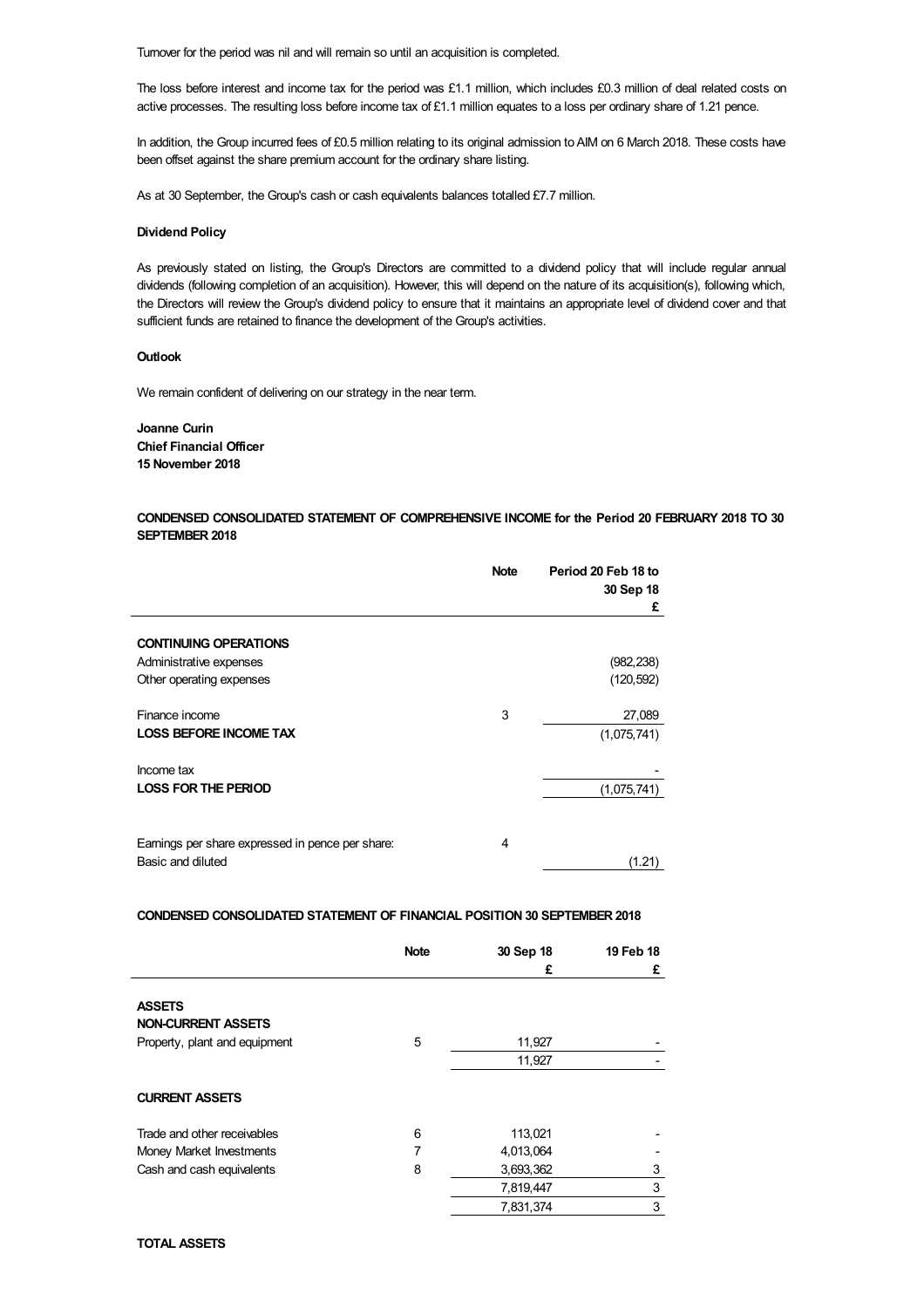| <b>EQUITY</b><br><b>SHAREHOLDERS' EQUITY</b>                                                                                                    |    |                                 |   |
|-------------------------------------------------------------------------------------------------------------------------------------------------|----|---------------------------------|---|
| Called up share capital                                                                                                                         | 9  | 89.310                          | 3 |
| Share premium                                                                                                                                   |    | 8,326,835                       |   |
| Retained earnings                                                                                                                               |    | (1,075,741)                     |   |
| <b>TOTAL EQUITY</b>                                                                                                                             |    | 7,340,404                       | 3 |
| <b>LIABILITIES</b><br><b>CURRENT LIABILITIES</b><br>Trade and other payables<br><b>TOTAL LIABILITIES</b><br><b>TOTAL EQUITY AND LIABILITIES</b> | 10 | 490,970<br>490,970<br>7,831,374 | 3 |

**CONDENSED CONSOLIDATED STATEMENT OF CHANGES IN EQUITY for the Period 20 FEBRUARY 2018 TO 30 SEPTEMBER 2018**

|                                 | Called up<br>share capital | <b>Retained</b><br>earnings | <b>Share</b><br>premium | <b>Total equity</b> |
|---------------------------------|----------------------------|-----------------------------|-------------------------|---------------------|
|                                 | £                          | £                           | £                       | £                   |
| <b>Changes in equity</b>        |                            |                             |                         |                     |
| Issue of share capital          | 3                          |                             |                         | 3                   |
| Balance at 19 February 2018     | 3                          |                             |                         | 3                   |
| <b>Changes in equity</b>        |                            |                             |                         |                     |
| Issue of ordinary share capital | 89,307                     |                             | 8.326.835               | 8.416.142           |
| Total comprehensive loss        |                            | (1,075,741)                 |                         | (1,075,741)         |
| Balance at 30 September 2018    | 89.310                     | (1,075,741)                 | 8.326.835               | 7,340,404           |

**CONDENSED CONSOLIDATED STATEMENT OF CASH FLOWS for the Period 20 FEBRUARY 2018 TO 30 SEPTEMBER 2018**

|                                                  | <b>Note</b>    | Period 20 Feb 18 to<br>30 Sep 18<br>£ |
|--------------------------------------------------|----------------|---------------------------------------|
| Cash flows from operating activities             |                |                                       |
| Cash absorbed by operations                      | 1              | (722,731)                             |
| Net cash absorbed by operating activities        |                | (722, 731)                            |
| Cash flows from investing activities             |                |                                       |
| Purchase of tangible fixed assets                |                | (14, 077)                             |
| Money Market Investments                         |                | (4,000,000)                           |
| Interest received                                |                | 14,025                                |
| Net cash outflow from investing activities       |                | (4,000,052)                           |
| Cash flows from financing activities             |                |                                       |
| Share issue                                      |                | 8,930,997                             |
|                                                  |                | 8,930,997                             |
| Share issue costs                                |                | (514, 855)                            |
|                                                  |                | (514, 855)                            |
| Net cash from financing activities               |                | 8,416,142                             |
| Increase in cash and cash equivalents            |                | 3,693,359                             |
| Cash and cash equivalents at beginning of period | $\overline{2}$ | 3                                     |
| Cash and cash equivalents at end of period       |                | 3,693,362                             |
|                                                  |                |                                       |

**NOTES TO THE CONDENSED CONSOLIDATED STATEMENT OF CASH FLOWS for the Period 20 FEBRUARY 2018 TO 30 SEPTEMBER 2018**

**1**. **RECONCILIATIONOF LOSS BEFORE INCOME TAX TO CASH ABSORBED BYOPERATIONS**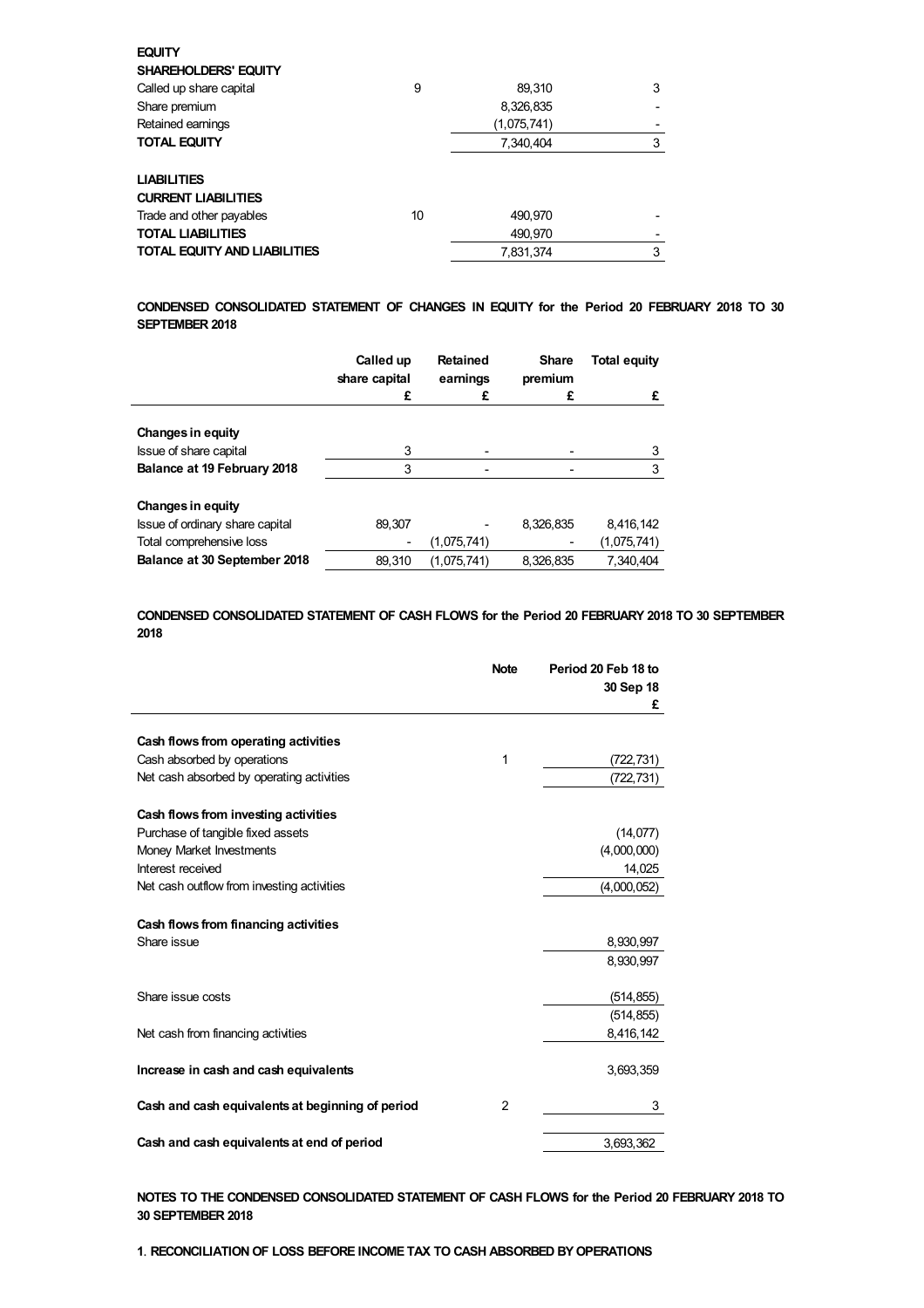|                                         | Period 20 Feb 18 to<br>30 Sep 18 |
|-----------------------------------------|----------------------------------|
|                                         | £                                |
|                                         |                                  |
| Loss before income tax                  | (1,075,741)                      |
| Depreciation charges                    | 2,150                            |
| Finance income received                 | (14, 025)                        |
| Finance income receivable               | (13,064)                         |
|                                         | (1, 100, 680)                    |
| Increase in trade and other receivables | (113, 021)                       |
| Increase in trade and other payables    | 490,970                          |
| Cash absorbed by operations             | (722, 731)                       |

## **2. CASH AND CASH EQUIVALENTS**

The amounts disclosed on the Statement of Cash Flows in respect of cash and cash equivalents are in respect of these Statement of Financial Position amounts:

| 3,693,362 |
|-----------|
|           |
|           |
|           |
|           |

# **NOTES TO THE CONDENSED CONSOLIDATED INTERIM FINANCIAL STATEMENTS for the Period 20 FEBRUARY2018 TO30 SEPTEMBER 2018**

### **1. STATUTORY INFORMATION**

Stirling Industries Plc is a public limited Group, registered in England and Wales. The Group's registered number and registered office address can be found on the Group's website. Stirling Industries Plc was incorporated on 13 February 2018 and has set its accounting date as 31 March.

The presentation currency of the financial statements is the Pound Sterling (£).

# **2. ACCOUNTING POLICIES**

### **Basisof preparation**

The Group is a public limited Group incorporated in England and Wales and domiciled in the UK. The address of its registered office is 29 Farm Street, London, W1J 5RL. The Group is listed on the Alternative Investment Market ('AIM') in London. The Group has issued 9,200 incentive shares at a subscription price of £2.

These interim condensed consolidated financial statements do not comprise statutory accounts within the meaning of Section 434 of the Companies Act 2006. This condensed half year financial information has not been audited.

This condensed consolidated half year financial information for the interim period to 30 September 2018 has been prepared in accordance with the Disclosure Guidance and Transparency Rules of the Financial Conduct Authority and with IAS 34, "Interim financial reporting" as adopted by the European Union.

The preparation of interim financial statements requires management to make judgements, estimates and assumptions that affect the application of accounting policies and the reported amounts of assets and liabilities, income and expense. Actual results may differ from these estimates.

The interim condensed consolidated financial statements have been prepared on a going concern basis.

### **Property, plant and equipment**

Depreciation is provided at the following annual rates in order to write off each asset over its estimated useful life:

| <b>Fixtures and Fittings</b> | 33.33% |
|------------------------------|--------|
| <b>Computer Equipment</b>    | 33.33% |

Depreciation is charged from the date of purchase.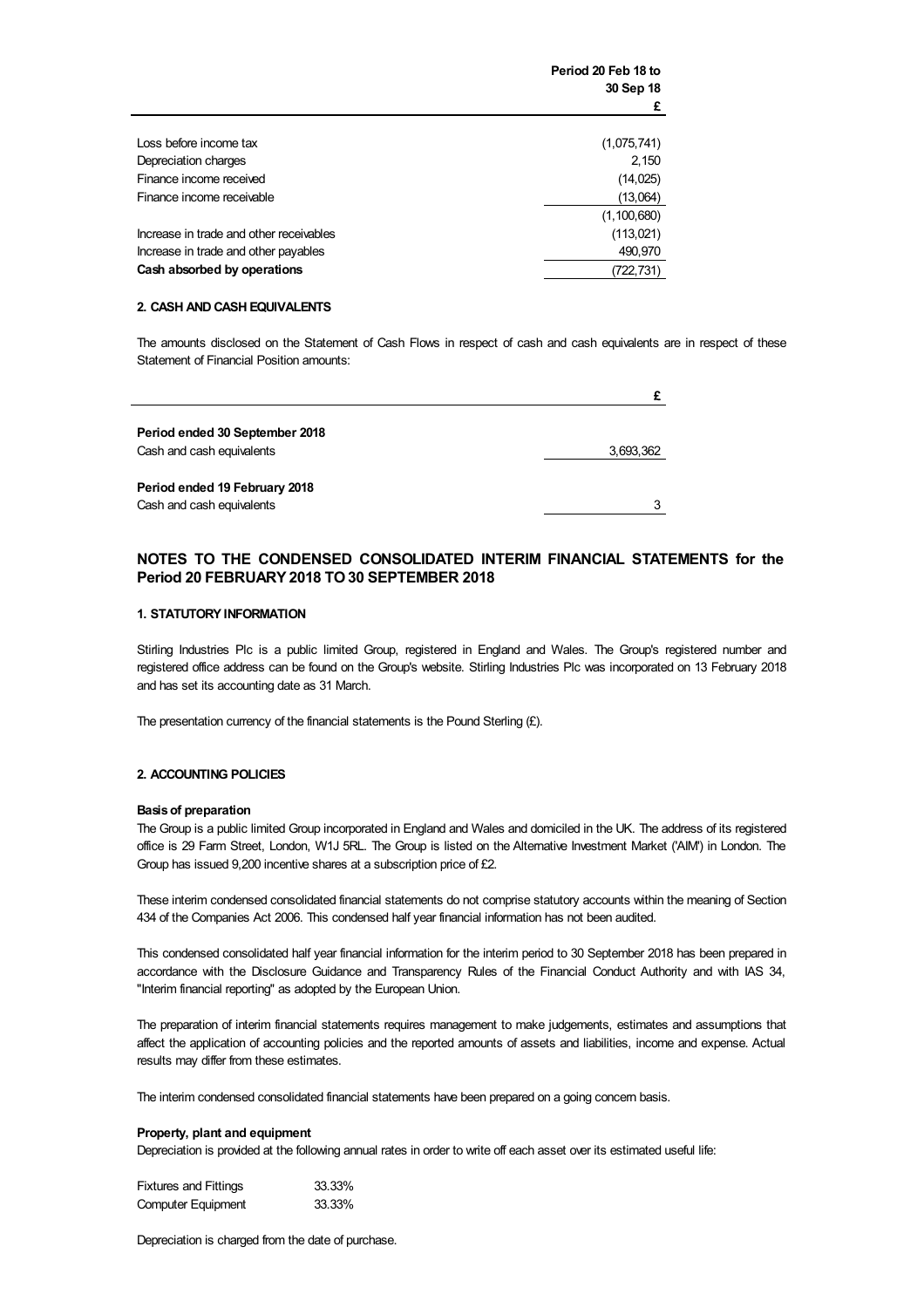### **Financial instruments**

Financial instruments are recognised in the Group's balance sheet when the Group becomes party to the contractual provisions of the instrument.

Financial assets and liabilities are offset, with the net amounts presented in the financial statements, when there is a legally enforceable right to set off the recognised amounts and there is an intention to settle on a net basis or to realise the asset and settle the liability simultaneously.

## Classification of financial liabilities

Financial liabilities and equity instruments are classified according to the substance of the contractual arrangements entered into.

#### Basic financial liabilities

Basic financial liabilities, including creditors, and loans from fellow group companies are initially recognised at transaction price.

Trade creditors are obligations to pay for goods or services that have been acquired in the ordinary course of business from suppliers. Amounts payable are classified as current liabilities if payment is due within one year or less. If not, they are presented as non-current liabilities. Trade creditors are initially recognised at transaction price.

#### **Investments**

Investments in subsidiaries are recorded at cost less any impairment. Money market investments are recognised at fair value.

#### **Taxation**

Current taxes are based on the results shown in the financial statements and are calculated according to local tax rules, using tax rates enacted or substantially enacted by the statement of financial position date.

### **Foreign currencies**

Assets and liabilities in foreign currencies are translated into sterling at the rates of exchange ruling at the statement of financial position date. Transactions in foreign currencies are translated into sterling at the rate of exchange ruling at the date of transaction. Exchange differences are taken into account in arriving at the operating result.

### **Hire purchase and leasing commitments**

Rentals paid under operating leases are charged to the income statement on a straight-line basis over the period of the lease.

#### **Employee benefit costs**

The Group operates a defined contribution pension scheme. Contributions payable to the Group's pension scheme are charged to the income statement in the period to which they relate.

## **3. NET FINANCE INCOME**

|                 | Period 20 Feb 18 to |
|-----------------|---------------------|
|                 | 30 Sep 18           |
|                 |                     |
| Finance income: |                     |

Deposit account interest 27,089

#### **4. EARNINGS PER SHARE**

Basic earnings per share is calculated by dividing the earnings attributable to ordinary shareholders by the weighted average number of ordinary shares outstanding during the period.

Diluted earnings per share is calculated using the weighted average number of shares adjusted to assume the conversion of all dilutive potential ordinary shares.

|                              | Earnings    |                | Weighted Per-share amount |
|------------------------------|-------------|----------------|---------------------------|
|                              |             | average number | (p)                       |
|                              |             | of shares      |                           |
|                              |             |                |                           |
| <b>Basic and diluted EPS</b> |             |                |                           |
| Adjusted earnings            | (1,075,741) | 88,810,003     | (1.21)                    |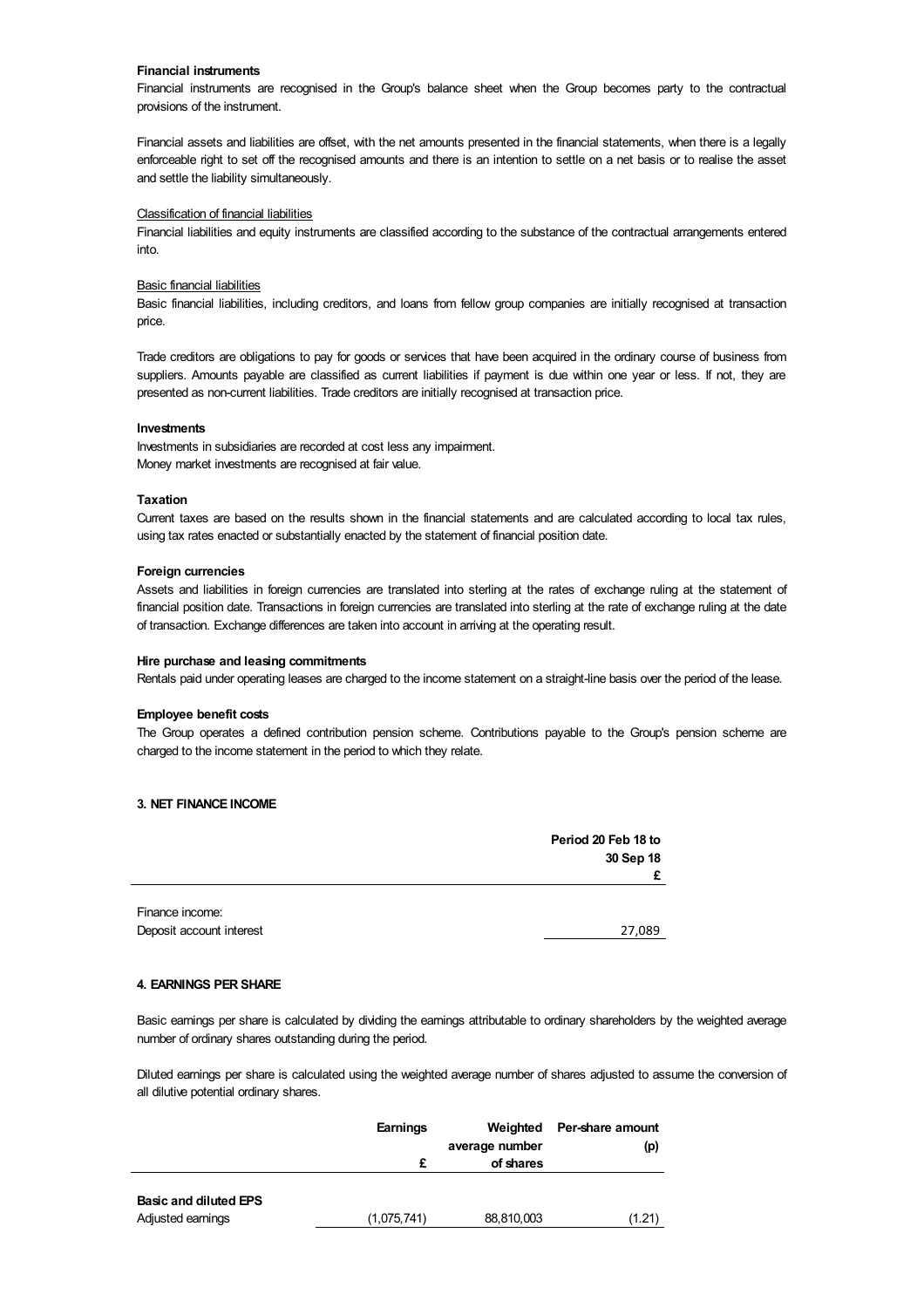# **5. PROPERTY, PLANT AND EQUIPMENT**

|                       | <b>Fixtures and</b><br>fittings | Computer<br>equipment | <b>Totals</b> |
|-----------------------|---------------------------------|-----------------------|---------------|
|                       | £                               |                       | £             |
|                       |                                 |                       |               |
| <b>COST</b>           |                                 |                       |               |
| Additions             | 1,216                           | 12,861                | 14,077        |
| At 30 September 2018  | 1,216                           | 12,861                | 14,077        |
| <b>DEPRECIATION</b>   |                                 |                       |               |
| Charge for period     | (52)                            | (2,098)               | (2, 150)      |
| At 30 September 2018  | (52)                            | (2,098)               | (2, 150)      |
| <b>NET BOOK VALUE</b> |                                 |                       |               |
| At 30 September 2018  | 1,164                           | 10,763                | 11,927        |

# **6. TRADEANDOTHER RECEIVABLES**

|                                    | 30 Sep 18                |
|------------------------------------|--------------------------|
|                                    | £                        |
|                                    |                          |
| Current:                           |                          |
| Amounts owed by group undertakings | $\overline{\phantom{a}}$ |
| Other debtors                      | 10,300                   |
| <b>VAT</b>                         | 51,459                   |
| Prepayments                        | 51,262                   |
|                                    | 113,021                  |

# **7. INVESTMENTS**

|                          | 30 Sep 18 |
|--------------------------|-----------|
|                          |           |
|                          |           |
| Money Market Investments | 4,013,064 |

# **8. CASH AND CASH EQUIVALENTS**

|                  | 30 Sep 18 |
|------------------|-----------|
|                  |           |
|                  |           |
| Deposit account  | 3,414,025 |
| Current accounts | 279,337   |
|                  | 3,693,362 |

# **9. CALLED UP SHARECAPITAL**

Allotted, issued and fully paid

| <b>Number</b> | <b>Class</b>           | Nominal value | 30 Sep 18 | 19 Feb 18 |
|---------------|------------------------|---------------|-----------|-----------|
|               |                        |               |           |           |
|               |                        |               |           |           |
| 8,931,003     | <b>Ordinary Shares</b> | 0.01          | 89,310    | 3         |
|               |                        |               | 89,310    | 3         |

The following fully paid shares were allotted during the period at a premium as shown below:

8,931,000 Ordinary Shares of £0.01 each at 0.99 per share 9,200 Incentive Shares of £1 each at 0.621739 per share

**Share premium**